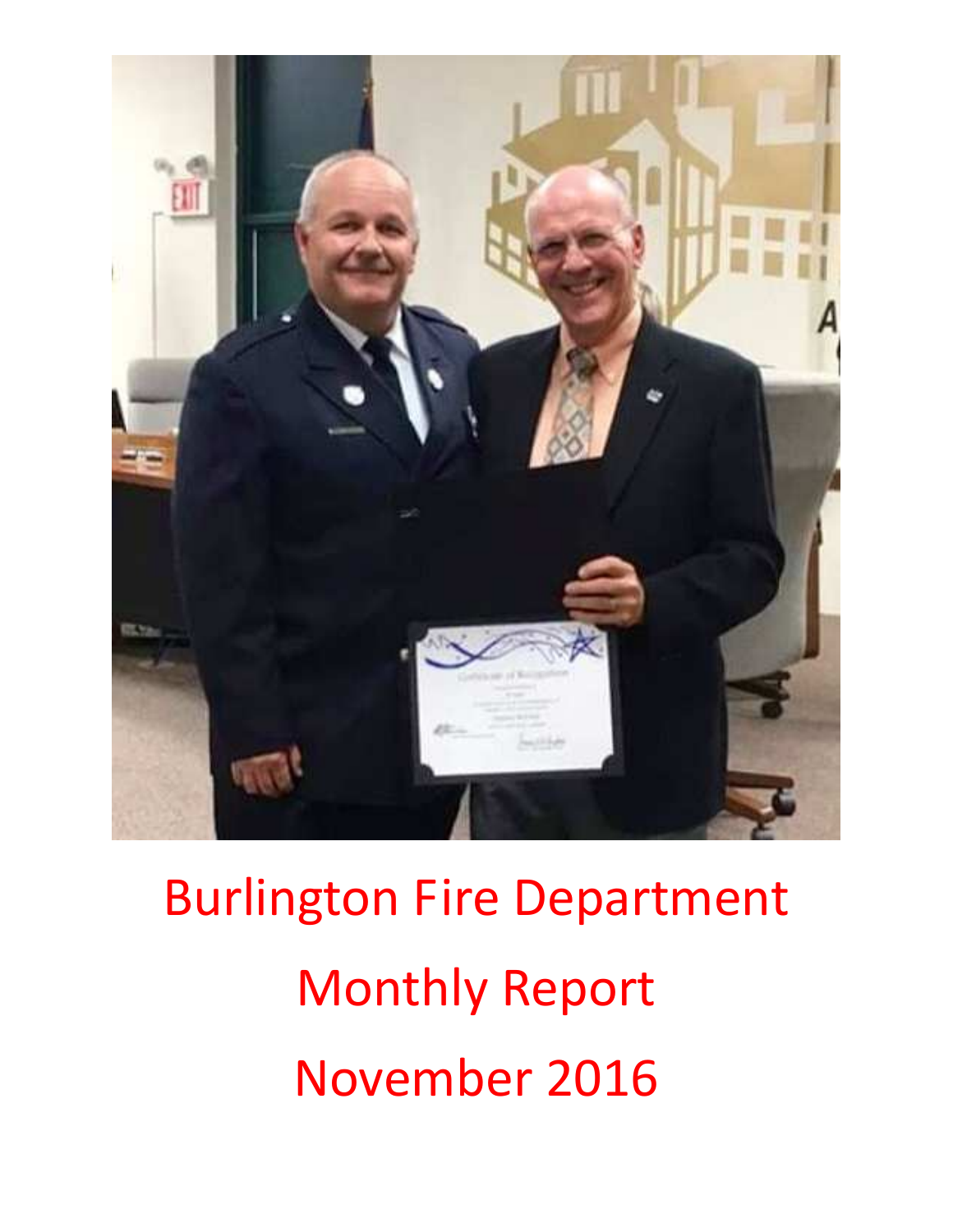#### **Fire Prevention**

Fire Marshal Crooks completed 19 inspections in November. Crews installed 99 smoke detectors and 7 carbon monoxide detectors in November. Other Fire Prevention activity included holding a fire alarm drill at the Hamilton Place Apartments and reviewing the fire and evacuation plans for the Blair House.

The Fire Department kicked off a revised "Your Numbers Up" program in November. This is the third attempt by the Burlington Fire Department to ensure that all homes and businesses in the city have visible address numbers. In service, on-duty crews are canvassing neighborhoods in their response districts and leaving "friendly reminders" for those that do not have visible address numbers. Not only is this program a great way to get crews familiar with all areas of the city, it is also a way to ensure we can locate homes and businesses in a time of emergency.

#### **Operations**

We had 410 calls for service in November, including 304 within the city limits of Burlington. Total calls for service from January 1, 2015 to November 30, 2015 were 4226. Total calls for service for the same period in 2016 were 4477, an increase of 251 calls.

Crews were able to place our new Lifepak 15 Cardiac Monitors into service in November. These monitors were purchased using an Assistance to Firefighter's Grant worth nearly \$90,000. These three new monitors ensure that no matter what ambulance responds we will have the capability of transmitting a 12-lead ECG from the field to Great River Medical Center or other healthcare facility.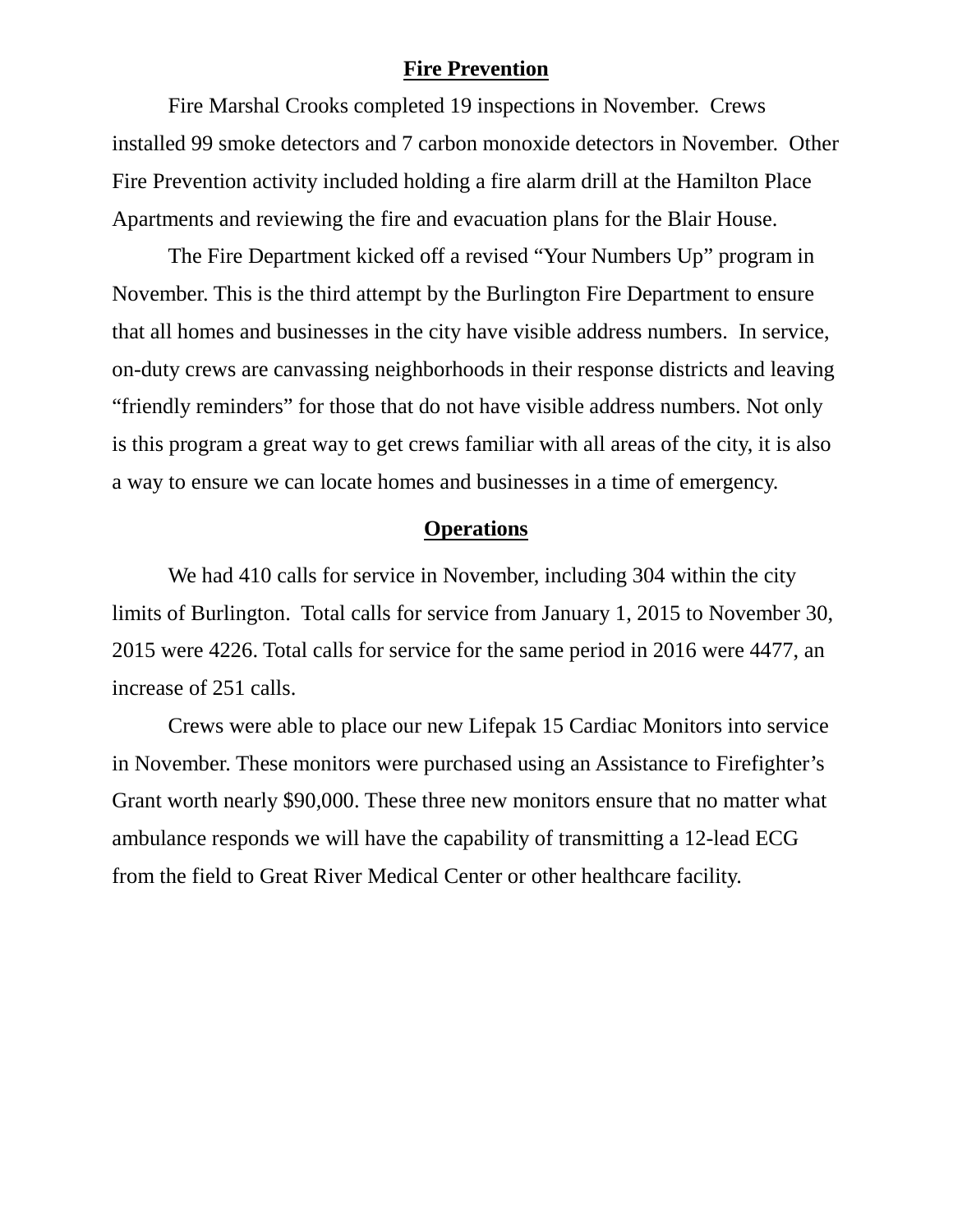

## **Training**

 There were 162 hours of training completed in November. Jim Steffen and John Cockrell, two local EMS educators, provided formal EMS training to on-duty crews. Each paramedic is required to obtain 60 hours of EMS training every two years with 30 hours being formal or classroom training. Other training held in November included CPR for outside providers, recruit training, and Emergency Response Guidebook (ERG) training for the Des Moines County Community Emergency Response Team (CERT),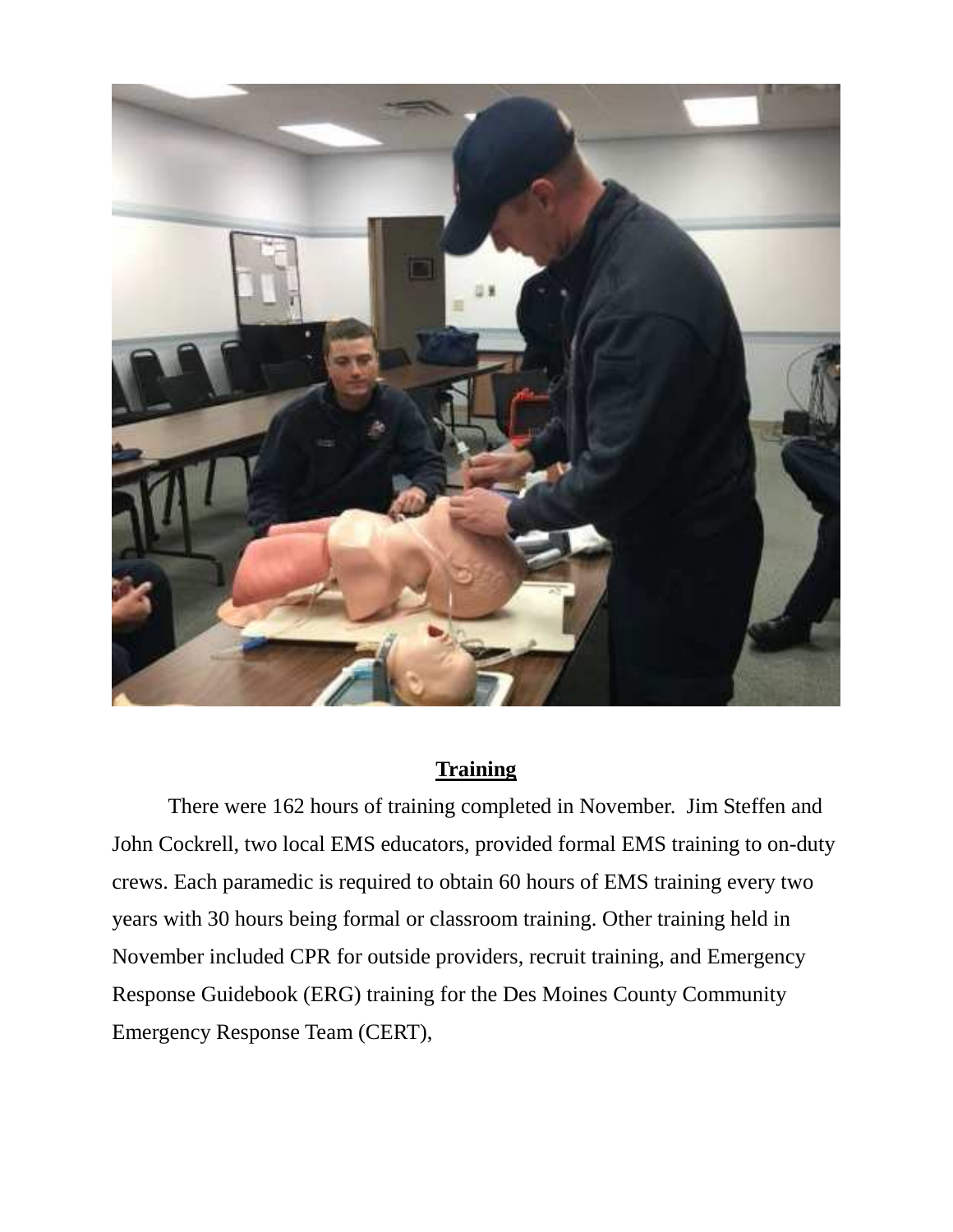#### **Target Solutions: Administrative Summary (Training)– November 2016**

| <b>Assignments</b>                             |     |     |
|------------------------------------------------|-----|-----|
| <b>Completions (November 1-30)</b>             |     |     |
| Users with completions:                        | 39  | 91% |
| Total completions:                             | 252 |     |
| <b>Overdue Assignments (as of November 30)</b> |     |     |
| Users with assignment(s) that are overdue:     | 15  | 35% |
| Total overdue assignments:                     | 88  |     |
| <b>No Assignments (as of November 30)</b>      |     |     |
| Users with no assignments:                     | 20  | 47% |

| <b>Users</b>                                              |    |                 |
|-----------------------------------------------------------|----|-----------------|
| Log-ins (November 1-30)                                   |    |                 |
| Users who have logged in:                                 | 29 | 67 <sub>%</sub> |
| <b>Credentials</b>                                        |    |                 |
| Users with credentials expiring next month<br>(December): | 40 | 93%             |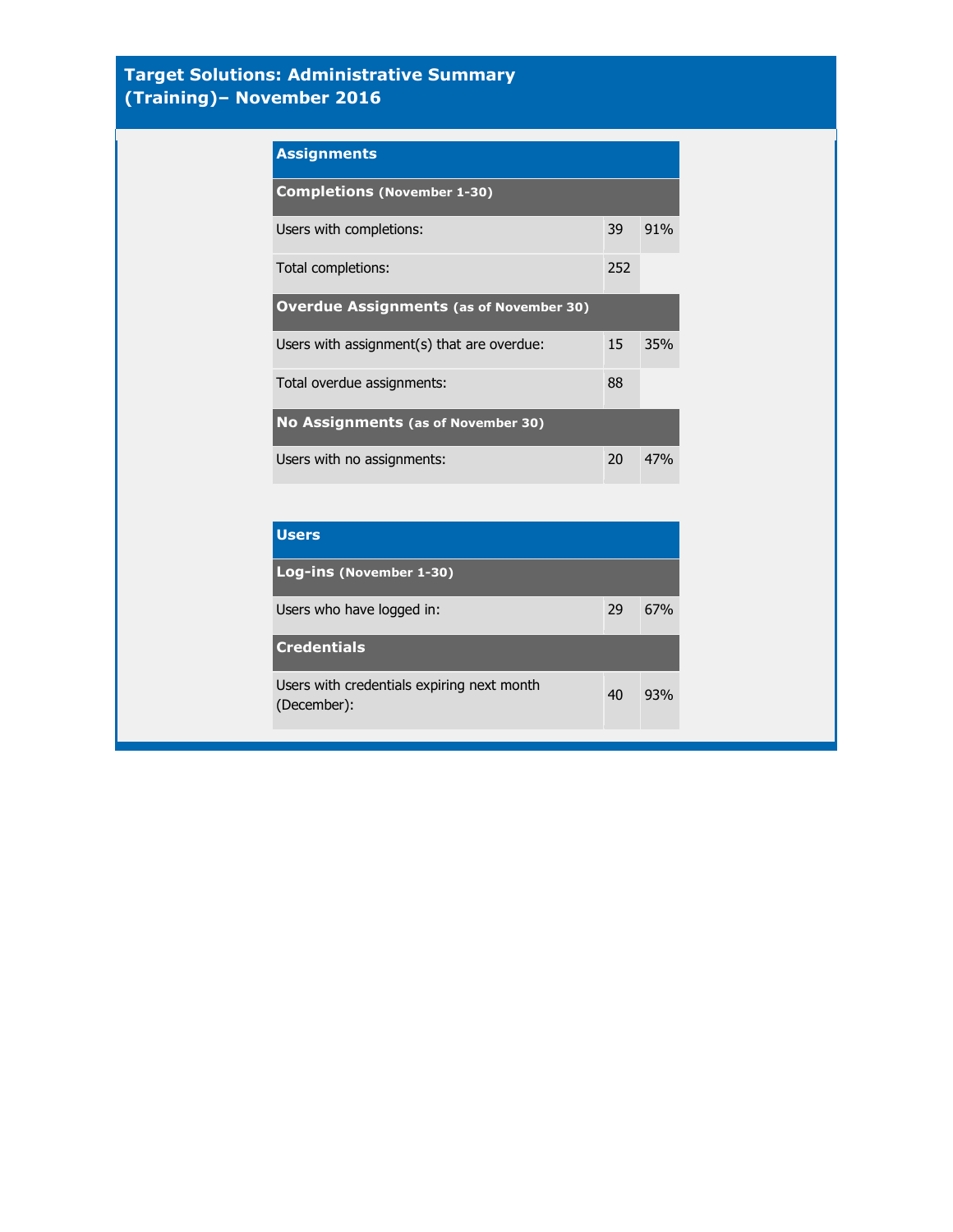## **Other Activities**

- Captain Hoschek received his 30 tenure award during a regular city council meeting.
- Crews did fire pre-planning at Univar.
- Several EMT students from SCC have started doing clinical ride time with the ambulance crews.
- Fire Marshal Crooks attended the Hawkeye State Fire Conference.
- Deputy Chief Ryan attended the Henderson County EMS Association meeting.
- Chief Trexel attended "Leveraging Tools in Disaster Assessments" in Cedar Rapids.
- Deputy Chief Ryan attended the "Road Safety Plan" workshop.
- Battalion Chief Workman, Deputy Chief Ryan, and Chief Trexel attended the Des Moines County Firefighter's Association meeting in Yarmouth.
- Chief Trexel attended the GRMC Stroke Task Force meeting.
- Battalion Chief Bullinger attended the Des Moines County EMS Association meeting.
- Fire Marshal Crooks attended the Quad Cities Area Fire Marshal's Association meeting.
- Battalion Chief Workman served as an evaluator for a promotional assessment center for the Clinton Fire Department.

Respectfully Submitted,

Matt Trexel

Fire Chief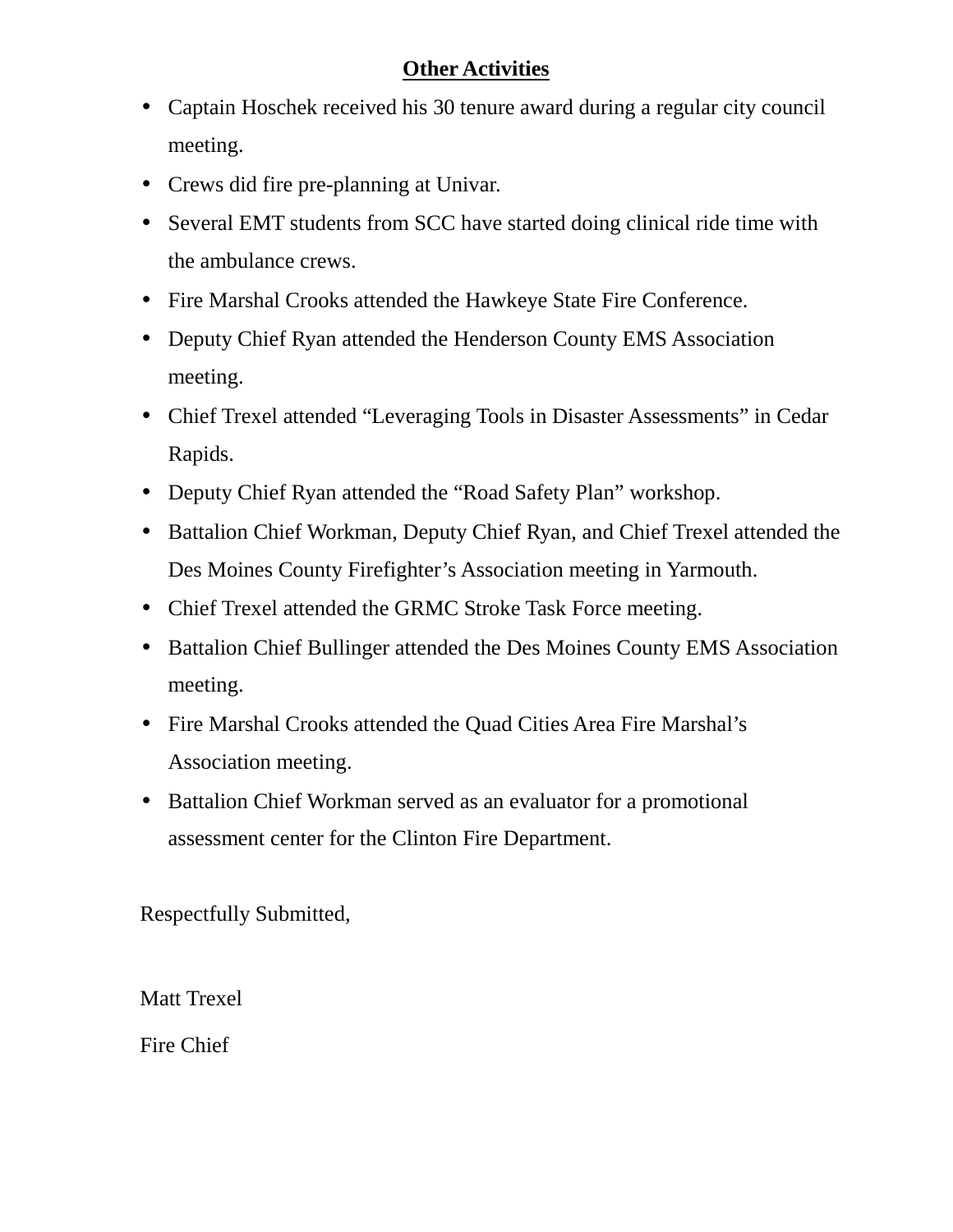

#### **Incident Type Report November 2016**

## **Responses By District November 2016**

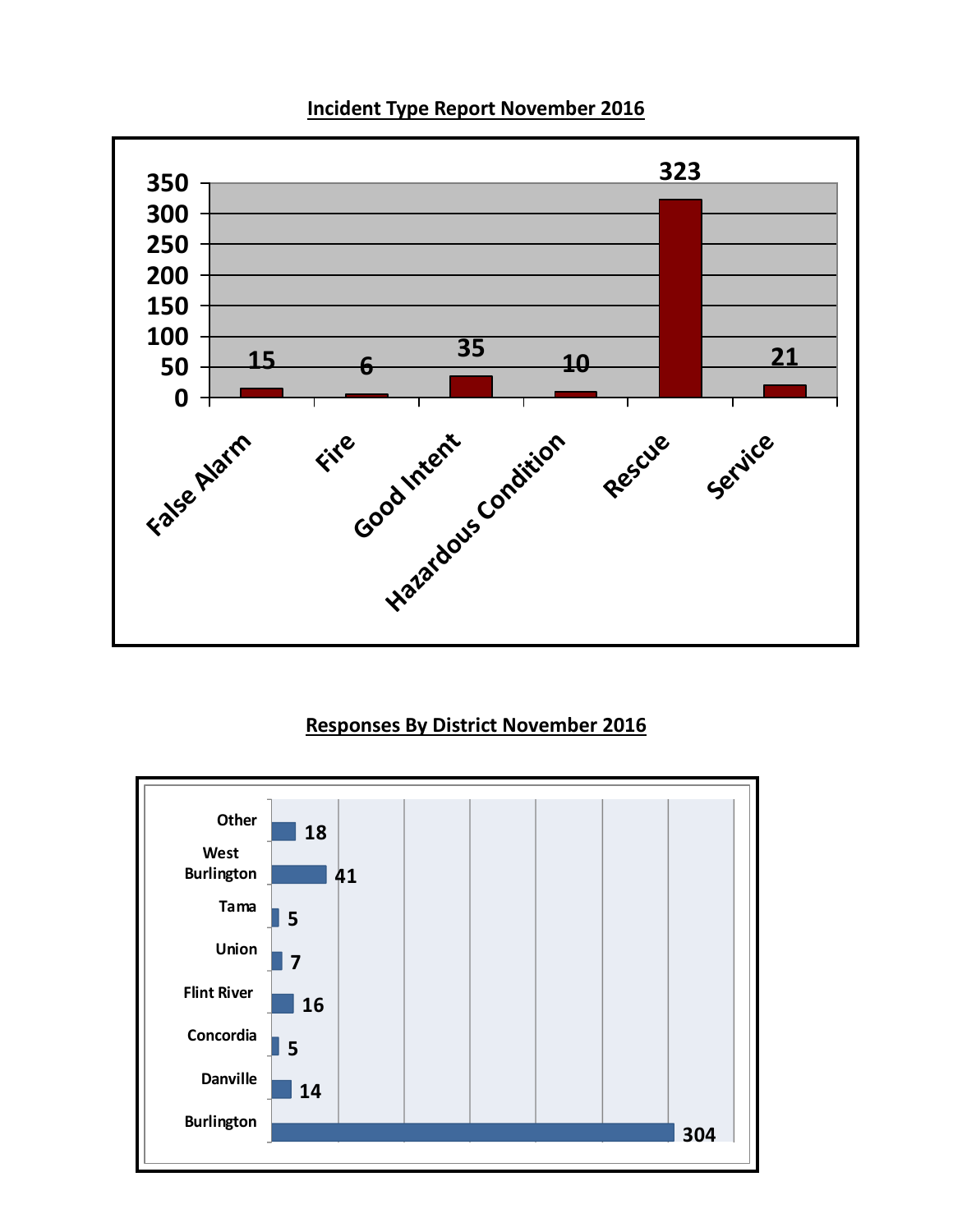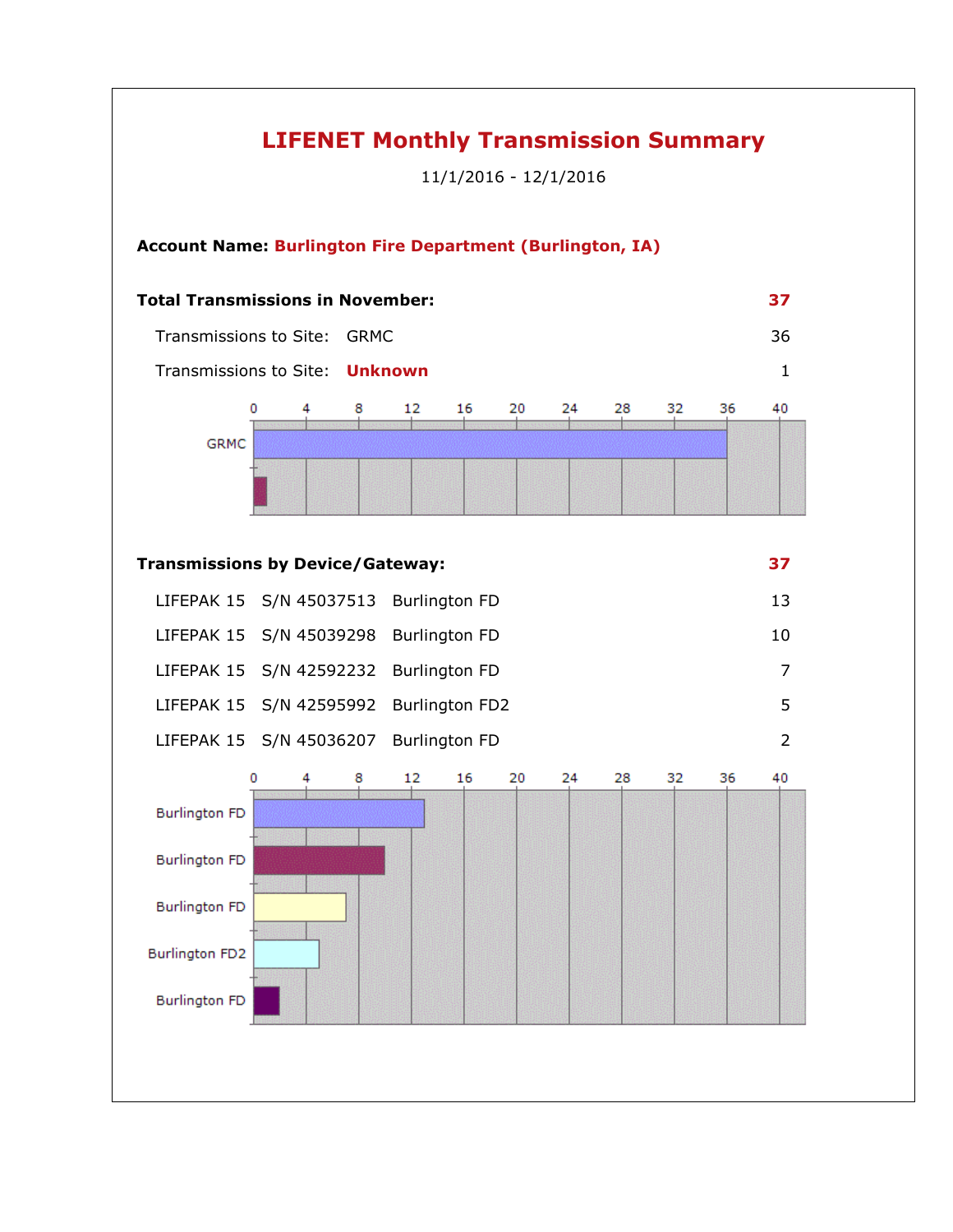## Treatments By Unit

# Burlington Fire<br>Dept (IA)

Report Run: 12/12/2016

Report Date Range:

11/01/2016 to

| 11/30/2016                                  |                 |                 |                |                |                 |                |
|---------------------------------------------|-----------------|-----------------|----------------|----------------|-----------------|----------------|
| <b>Treatment</b>                            | <b>Unit751</b>  | <b>Unit752</b>  | <b>Unit753</b> | <b>Unit754</b> | <b>Unit755</b>  | <b>Total</b>   |
| 12 Lead EKG                                 | 22              | 4               | $\mathbf{1}$   |                | 12              | 39             |
| Air Adjunct                                 | $\overline{1}$  |                 |                |                | $\overline{1}$  | $\overline{2}$ |
| Bandage                                     | $\overline{6}$  |                 | $\overline{1}$ |                | $\overline{1}$  | $\overline{8}$ |
| Cardioversion /<br>Defibrillation           | 5               |                 |                |                |                 | $\overline{5}$ |
| Contacted<br><b>Medical Control</b>         | $\overline{9}$  | $\mathbf{1}$    | 2              | $\mathbf{1}$   | 6               | 19             |
| <b>CPAP</b>                                 | $\overline{3}$  |                 |                |                | $\overline{3}$  | 6              |
| <b>CPR</b>                                  | $\mathbf{1}$    |                 |                |                | 5               | 6              |
| Dual Lumen<br>Airway (King or<br>Combitube) |                 | $\overline{1}$  |                |                | $\overline{2}$  | $\overline{3}$ |
| ECG (4 Lead)                                | $\overline{76}$ | $\overline{10}$ | $\overline{1}$ | $\overline{1}$ | $\overline{33}$ | 121            |
| ETCO <sub>2</sub><br>monitoring             | 5               | $\mathbf{1}$    |                |                | 3               | 9              |
| Field<br>Termination                        | $\mathbf{1}$    |                 |                |                | $\overline{2}$  | $\overline{3}$ |
| Intubation                                  | $\mathbf{1}$    | $\mathbf{1}$    |                |                | $\mathbf{1}$    | 3              |
| $\overline{10}$                             |                 |                 |                |                | $\overline{2}$  | $\overline{2}$ |
| $\overline{N}$                              | 91              | 12              | 6              | $\overline{1}$ | 57              | 167            |
| Medication<br>Administration                | 51              | 14              | $\overline{2}$ |                | $\overline{42}$ | 109            |
| Nebulizer                                   | $\overline{5}$  |                 |                |                | $\overline{2}$  | $\overline{7}$ |
| Oxygen Adminis                              | 39              | 3               |                |                | $\overline{17}$ | 59             |
| Restraint                                   | $\overline{1}$  |                 |                |                |                 | $\overline{1}$ |
| Spinal<br>Immobilization                    | 10              | 2               | $\mathbf{1}$   |                | 12              | 25             |
| Splint                                      | $\overline{c}$  |                 |                |                | $\mathbf{1}$    | 3              |
| Suction                                     | $\overline{1}$  |                 |                |                |                 | $\overline{1}$ |
| Thermal<br>Treatments                       | $\overline{1}$  |                 |                |                |                 | $\overline{1}$ |
| Ventilation                                 |                 |                 |                |                | 1               | $\overline{1}$ |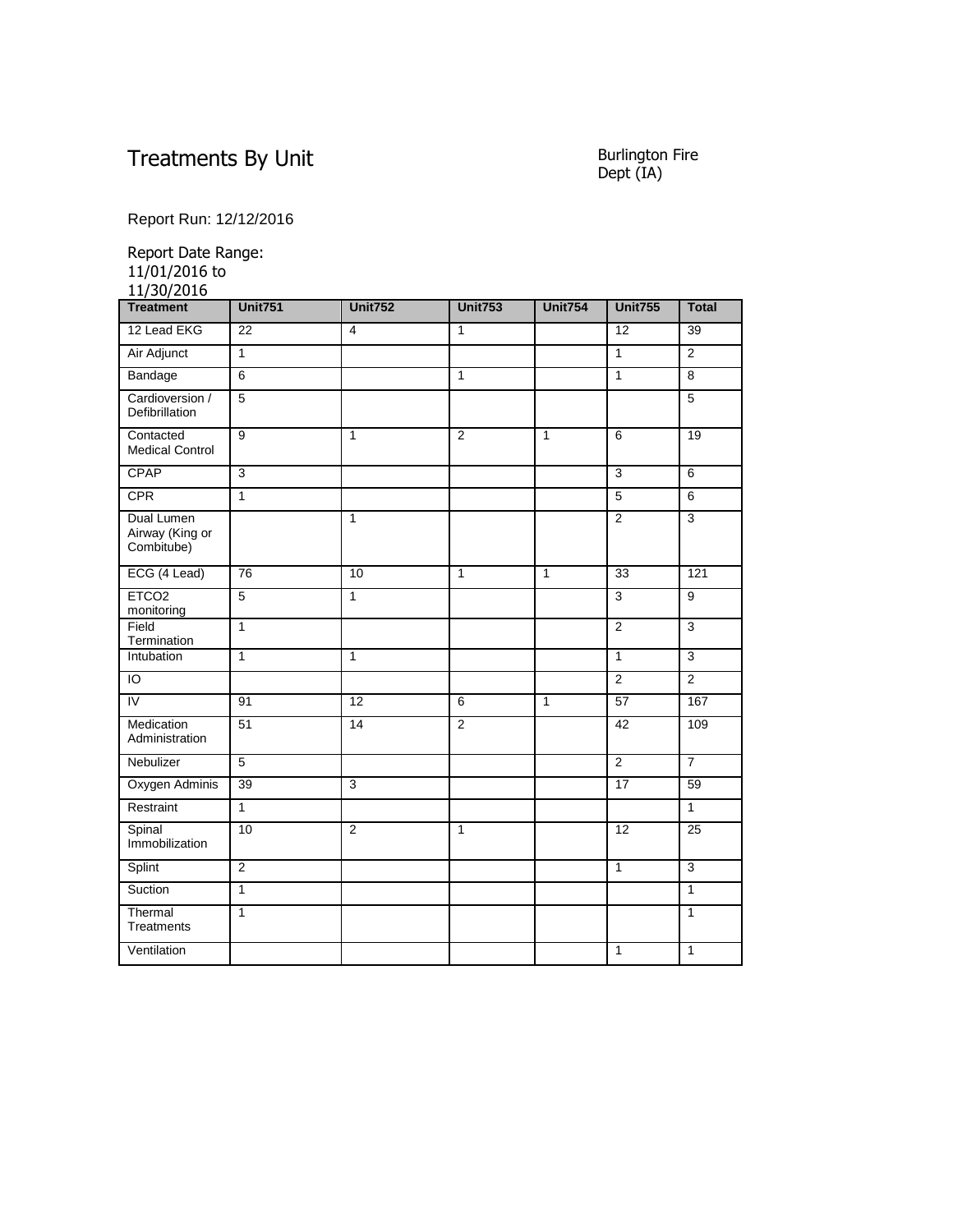## Patient Age Breakdown

Report Run: 12/12/2016 11:19:34 AM

Report Date Range: 11/01/2016 to 11/30/2016

| <b>Type</b>        | Count |  |
|--------------------|-------|--|
| Pediatric (0 - 13) | U     |  |
| Adult (14 - 64)    | 154   |  |
| Senior (65+)       | 140   |  |

## Time of day- EMS calls

Report Date Range: 11/01/2016 to 11/30/2016

| <b>Run Count</b> |
|------------------|
| $\overline{11}$  |
| 11               |
| $\overline{3}$   |
| $\overline{9}$   |
| $\overline{4}$   |
| $\overline{7}$   |
| 14               |
| 10               |
| 11               |
| 19               |
| 16               |
| 14               |
| $\overline{24}$  |
| 16               |
| 16               |
| 15               |
| 17               |
| 17               |
| $\overline{24}$  |
| 23               |
| 13               |
| 18               |
| 13               |
| 16               |
|                  |